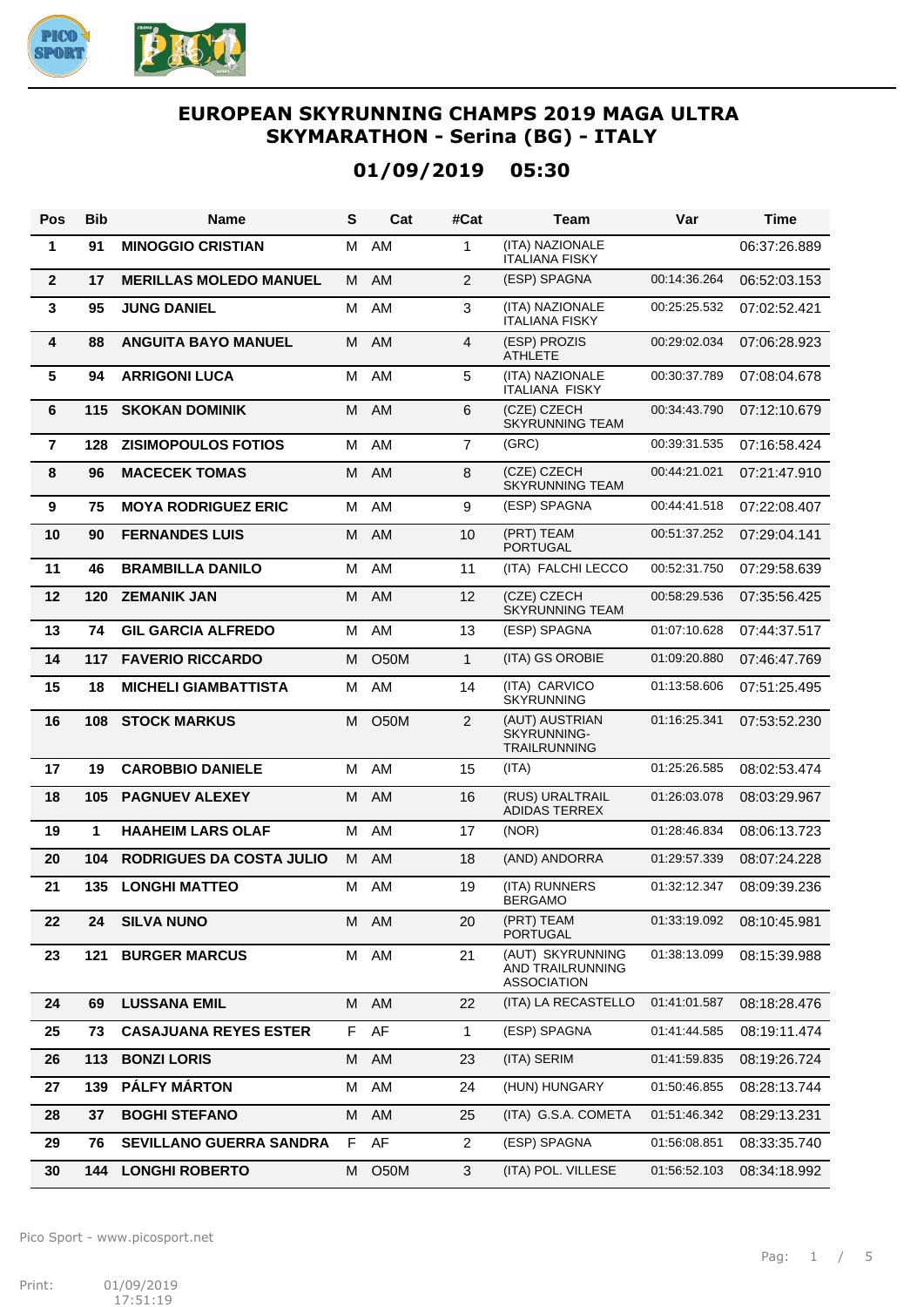

## **01/09/2019 05:30**

| Pos | <b>Bib</b> | <b>Name</b>                  | S  | Cat         | #Cat           | Team                                                                                   | Var          | <b>Time</b>  |
|-----|------------|------------------------------|----|-------------|----------------|----------------------------------------------------------------------------------------|--------------|--------------|
| 31  | 8          | PUIGARNAU COMA SÍLVIA        | F. | AF          | 3              | (ESP) MATXACUCA-<br>ARCH_MAX                                                           | 02:03:44.870 | 08:41:11.759 |
| 32  | 9          | <b>PEDRONI CECILIA</b>       | F  | AF          | $\overline{4}$ | (ITA) NAZIONALE<br><b>ITALIANA FISKY</b>                                               | 02:04:28.113 | 08:41:55.002 |
| 33  | 60         | <b>LORENZI FRANCESCO</b>     | м  | AM          | 26             | (ITA) VICENZA<br><b>MARATHON</b>                                                       | 02:07:44.117 | 08:45:11.006 |
| 34  | 11         | <b>RAGONESE SALVATORE</b>    | M  | AM          | 27             | (ITA) A.S.D BERGTEAM 02:09:13.874                                                      |              | 08:46:40.763 |
| 35  | 36         | <b>CARCANO GAETANO</b>       | м  | AM          | 28             | (ITA)                                                                                  | 02:14:06.630 | 08:51:33.519 |
| 36  | 85         | <b>DANTAS BRUNO</b>          | M  | AM          | 29             | (PRT) TEAM<br><b>PORTUGAL</b>                                                          | 02:22:39.893 | 09:00:06.782 |
| 37  | 52         | <b>SALMASO MATTEO</b>        | м  | AM          | 30             | (ITA) GAN NEMBRO                                                                       | 02:27:31.137 | 09:04:58.026 |
| 38  | 148        | <b>DEGASPERI MANUEL</b>      | M  | AM          | 31             | (ITA) ASD MADE2WIN<br><b>TRENTEAM</b>                                                  | 02:31:05.396 | 09:08:32.285 |
| 39  | 106        | <b>ROSEGGER CLAUDIA</b>      | F. | AF          | 5              | (AUT) AUSTRIAN<br><b>SKYRUNNING &amp;</b><br><b>TRAILRUNNING</b><br><b>ASSOCIATION</b> | 02:33:33.406 | 09:11:00.295 |
| 40  | 132        | <b>COCCO MIRKO</b>           | M  | AM          | 32             | (ITA) SCOTT                                                                            | 02:37:07.892 | 09:14:34.781 |
| 41  | 141        | <b>NYAKAS GÁBOR</b>          | М  | AM          | 33             | (HUN) HUNGARY                                                                          | 02:37:30.401 | 09:14:57.290 |
| 42  | 150        | <b>SANTAGIULIANA DAVIDE</b>  | M  | AM          | 34             | (ITA) LIBERO                                                                           | 02:37:52.147 | 09:15:19.036 |
| 43  | 124        | <b>TOMASIAK NATALIA</b>      | F. | AF          | 6              | (POL) SKYRUNNING<br><b>POLAND</b>                                                      | 02:38:09.397 | 09:15:36.286 |
| 44  | 57         | <b>BRESCIANI GIANLUIGI</b>   | M  | AM          | 35             | (ITA) ASD GAN<br><b>NEMBRO</b>                                                         | 02:38:33.898 | 09:16:00.787 |
| 45  | 58         | <b>GRITTI MATTEO</b>         | м  | AM          | 36             | (ITA)                                                                                  | 02:41:51.893 | 09:19:18.782 |
| 46  | 129        | <b>INVERNIZZI OSCAR</b>      | M  | AM          | 37             | (ITA) ATLETICA VALLE<br><b>IMAGNA</b>                                                  | 02:43:17.421 | 09:20:44.310 |
| 47  | 136        | <b>SIGISMONDI MAURIZIO</b>   | М  | AM          | 38             | (ITA) ASD FODIPE                                                                       | 03:06:55.408 | 09:44:22.297 |
| 48  | 102        | <b>CALVI DAVIDE</b>          | м  | AM          | 39             | (ITA)                                                                                  | 03:07:19.664 | 09:44:46.553 |
| 49  | 43         | <b>BREDA ALESSIO</b>         | М  | <b>O50M</b> | $\overline{4}$ | (ITA) ATLETIC<br><b>MARATHON ALMENNO</b>                                               | 03:08:46.170 | 09:46:13.059 |
| 50  | 143        | <b>DENDEL NIKOLETT</b>       |    | F AF        | $\overline{7}$ | (HUN) HUNGARY                                                                          | 03:11:10.444 | 09:48:37.333 |
| 51  | 71         | <b>PERICO GABRIELE</b>       | м  | AM          | 40             | (ITA) ASD NEVER GIVE 03:13:48.947<br>ÙP                                                |              | 09:51:15.836 |
| 52  | 123        | <b>MERLINI MAURIZIO</b>      | М  | AM          | 41             | (ITA) ALTITUDE RACE                                                                    | 03:18:31.692 | 09:55:58.581 |
| 53  | 67         | <b>FIORETTA SERGIO</b>       | М  | AM          | 42             | (ITA) OSA<br>VALMADRERA                                                                | 03:19:31.943 | 09:56:58.832 |
| 54  | 92         | <b>VISSERS YVONNE</b>        |    | F AF        | 8              | (NLD)                                                                                  | 03:25:46.478 | 10:03:13.367 |
| 55  | 110        | ŠEVČÍKOVÁ PETRA              | F. | AF          | 9              | (CZE) CZECH<br><b>SKYRUNNING TEAM</b>                                                  | 03:31:07.956 | 10:08:34.845 |
| 56  | 109        | <b>PESENTI FABIO</b>         | M  | AM          | 43             | (ITA) PLAYS                                                                            | 03:37:41.459 | 10:15:08.348 |
| 57  | 118        | <b>CICHÁ BARBORA</b>         | F  | AF          | 10             | (CZE) CZECH<br><b>SKYRUNNING TEAM</b>                                                  | 03:42:09.467 | 10:19:36.356 |
| 58  | 101        | <b>FERRARI NICOLA</b>        | м  | AM          | 44             | (ITA)                                                                                  | 03:45:06.729 | 10:22:33.618 |
| 59  | 39         | <b>GIOVINETTI ALESSANDRO</b> | М  | AM          | 45             | (ITA) 3 MORI RUNNING<br>TEAM                                                           | 03:48:51.740 | 10:26:18.629 |
| 60  | 40         | <b>PASINI SIMONE</b>         | М  | AM          | 46             | (ITA)                                                                                  | 03:50:02.484 | 10:27:29.373 |
| 61  | 142        | <b>ISENI SIMONE</b>          | м  | AM          | 47             | (ITA)                                                                                  | 03:50:17.473 | 10:27:44.362 |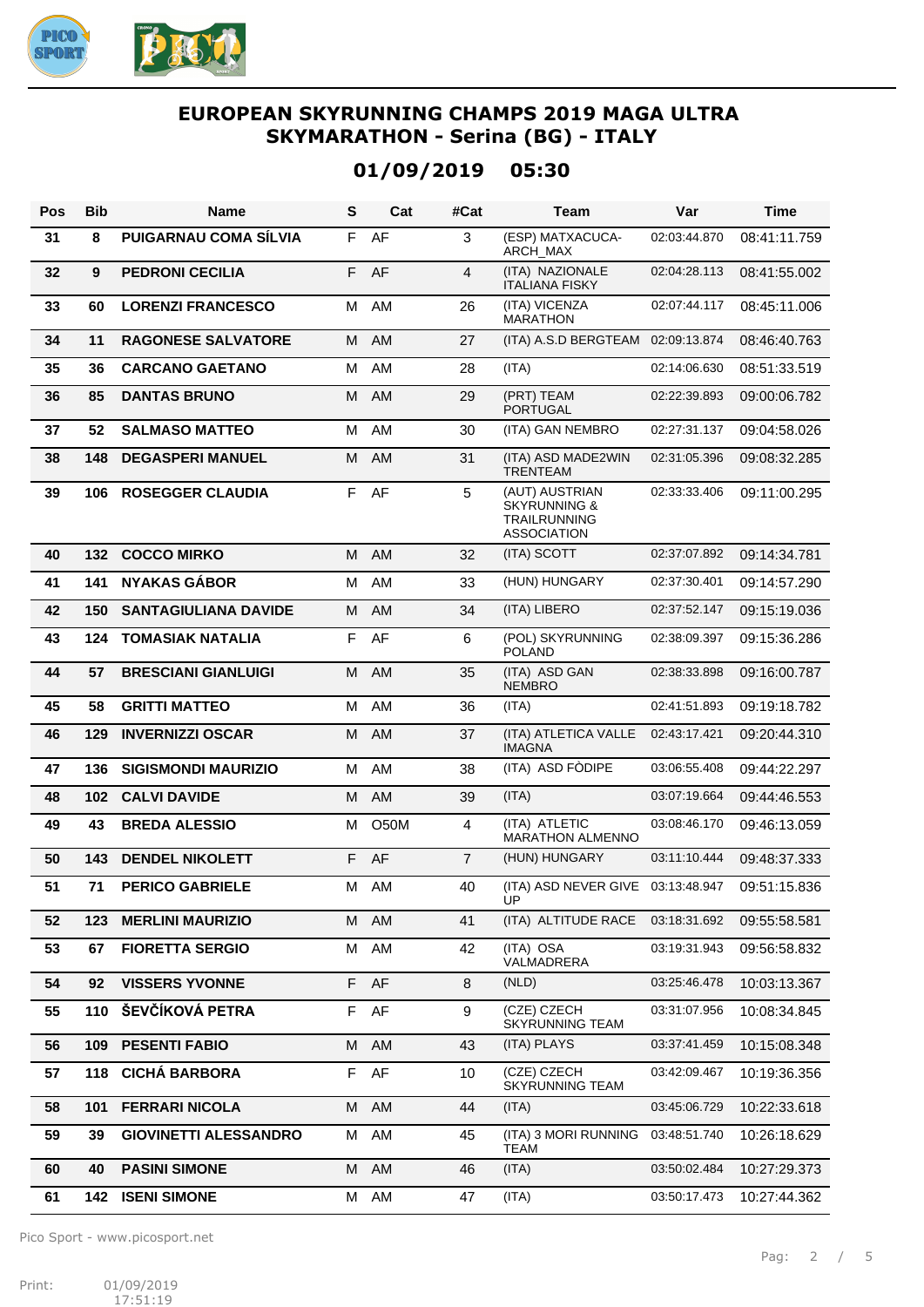

# **01/09/2019 05:30**

| <b>Pos</b> | <b>Bib</b> | Name                        | S  | Cat               | #Cat           | Team                                                  | Var          | <b>Time</b>  |
|------------|------------|-----------------------------|----|-------------------|----------------|-------------------------------------------------------|--------------|--------------|
| 62         | 130        | <b>DEPONTI MATTEO</b>       | м  | <b>AM</b>         | 48             | (ITA) ASD MAGA                                        | 03:52:38.736 | 10:30:05.625 |
| 63         | 28         | <b>ESTEBAN MARIO</b>        | м  | AM                | 49             | (ESP) C.M.<br><b>IBONCIECHO</b>                       | 03:54:33.763 | 10:32:00.652 |
| 64         | 86         | <b>MASONI DAVID</b>         | M  | AM                | 50             | (ITA) ATLETICA CRAL<br><b>BANCO POPOLARE</b>          | 03:56:55.488 | 10:34:22.377 |
| 65         | 45         | <b>VISTALLI SVEN</b>        | М  | AM                | 51             | (ITA) LIBERO                                          | 03:59:33.505 | 10:37:00.394 |
| 66         | 79         | <b>MAGGIONI MARIO</b>       | M  | AM                | 52             | (ITA) LIBERO                                          | 04:00:08.005 | 10:37:34.894 |
| 67         | 56         | <b>BIAVA MARCO</b>          | М  | AM                | 53             | (ITA) GAN NEMBRO                                      | 04:02:14.265 | 10:39:41.154 |
| 68         | 53         | <b>MOLOGNI FABRIZIO</b>     | M  | AM                | 54             | (ITA)                                                 | 04:02:25.012 | 10:39:51.901 |
| 69         | 10         | <b>PAPIS ALESSANDRO</b>     | М  | AM                | 55             | (ITA) MONTANAIA<br><b>RACING</b>                      | 04:03:00.257 | 10:40:27.146 |
| 70         | 89         | <b>FONTANA CLAUDIO</b>      | м  | AM                | 56             | (ITA) R4P                                             | 04:03:33.757 | 10:41:00.646 |
| 71         | 131        | <b>VASILATOU ANDRIANNA</b>  |    | F AF              | 11             | (GRC) TECNICA<br><b>HELLAS</b>                        | 04:04:10.250 | 10:41:37.139 |
| 72         | 100        | <b>BARACHETTI ROBERTO</b>   | M  | AM                | 57             | (ITA) ATLETICA<br><b>MARATHON ALMENNO</b><br>S.S      | 04:05:05.497 | 10:42:32.386 |
| 73         | 146        | <b>OSZACZKI GEZA</b>        | М  | AM                | 58             | (HUN) HUNGARY                                         | 04:05:28.494 | 10:42:55.383 |
| 74         | 107        | <b>TAGLIABUE LORENZO</b>    | M  | AM                | 59             | (ITA) GSA COMETA                                      | 04:07:28.257 | 10:44:55.146 |
| 75         | 111        | <b>SONZOGNI PAOLO</b>       | М  | AM                | 60             | (ITA)                                                 | 04:09:54.533 | 10:47:21.422 |
| 76         | 30         | <b>PANZERI NICOLA</b>       | м  | AM                | 61             | (ITA)                                                 | 04:14:58.513 | 10:52:25.402 |
| 77         | 48         | <b>SIGHINOLFI GABRIELE</b>  | М  | O50M              | 5              | (ITA) TEAM MUD E<br><b>SNOW</b>                       | 04:16:01.518 | 10:53:28.407 |
| 78         | 15         | <b>FRANCO LUCIA</b>         | F  | AF                | 12             | (PRT) TEAM<br><b>PORTUGAL</b>                         | 04:25:29.537 | 11:02:56.426 |
| 79         | 3          | <b>PORRO PIER CARLO</b>     | м  | <b>O50M</b>       | 6              | (ITA) ASD KM SPORT                                    | 04:31:20.800 | 11:08:47.689 |
| 80         | 63         | <b>FERREIRA JOCELINA</b>    | F. | AF                | 13             | (PRT) TEAM<br><b>PORTUGAL</b>                         | 04:32:06.040 | 11:09:32.929 |
| 81         | 62         | <b>BRIGNOLI ROBERTO</b>     | М  | AM                | 62             | (ITA) TEAM GAAREN                                     | 04:34:35.803 | 11:12:02.692 |
| 82         | 140        | <b>ISPANKI ZOLTAN</b>       | M  | AM                | 63             | (HUN) HUNGARY                                         | 04:39:15.049 | 11:16:41.938 |
| 83         | 87         | <b>MÜCKOVÁ PETRA</b>        | F  | AF                | 14             | (CZE) CZECH<br><b>SKYRUNNING TEAM</b>                 | 04:39:42.543 | 11:17:09.432 |
| 84         | 125        | <b>BERGAMINI PAOLO</b>      | M  | AM                | 64             | (ITA)                                                 | 04:42:13.031 | 11:19:39.920 |
| 85         | 22         | <b>ALDAZ VERGARA RAUL</b>   | м  | AM                | 65             | (ESP) SARRIOS<br>ZARAGOZA 2007                        | 04:44:32.779 | 11:21:59.668 |
| 86         | 13         | <b>ZANETTE MARCO</b>        | М  | AM                | 66             | (ITA)                                                 | 04:48:58.787 | 11:26:25.676 |
| 87         | 65         | <b>LORENZI MICHELE</b>      | М  | AM                | 67             | (ITA) CANTO DI<br><b>CORSA RUNNING</b><br><b>TEAM</b> | 04:52:21.567 | 11:29:48.456 |
| 88         | 84         | <b>BERNABE LORENZO</b>      | M  | AM                | 68             | (ITA) EROCK TEAM                                      | 04:52:47.064 | 11:30:13.953 |
| 89         | 47         | <b>FIORELLI DIEGO</b>       | М  | AM                | 69             | (ITA) OSA<br>VALMADRERA                               | 04:56:28.568 | 11:33:55.457 |
| 90         | 59         | <b>FERRARI FABIO</b>        | м  | O <sub>5</sub> 0M | $\overline{7}$ | (ITA) PAVANELLO                                       | 04:56:54.578 | 11:34:21.467 |
| 91         | 49         | <b>ANGHINETTI MATTEO</b>    | м  | AM                | 70             | (ITA) CITTADELLA<br>1592                              | 04:57:11.563 | 11:34:38.452 |
| 92         | 55         | <b>CONFALONIERI DANIELE</b> | М  | AM                | 71             | (ITA)                                                 | 05:08:10.085 | 11:45:36.974 |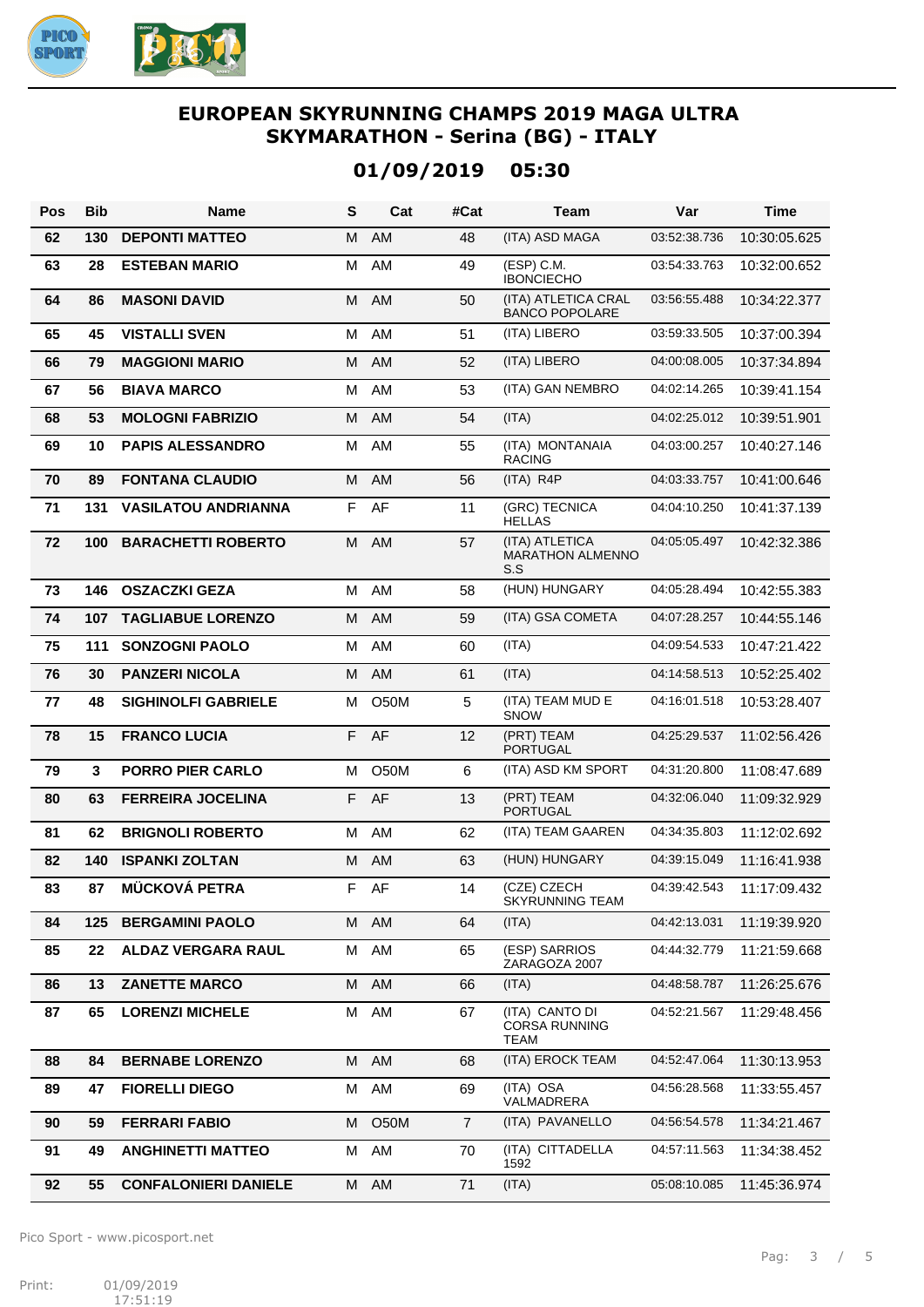

# **01/09/2019 05:30**

| Pos | <b>Bib</b> | <b>Name</b>                                 | S  | Cat               | #Cat | Team                                             | Var          | <b>Time</b>  |
|-----|------------|---------------------------------------------|----|-------------------|------|--------------------------------------------------|--------------|--------------|
| 93  | 64         | <b>LECCO MAURO</b>                          | М  | AM                | 72   | (ITA) GAN NEMBRO                                 | 05:12:19.841 | 11:49:46.730 |
| 94  | 41         | <b>ALESSIO MAURO</b>                        | M  | AM                | 73   | (ITA) GRUPPO ALPINI<br><b>STICO PRESOLANA</b>    | 05:16:11.649 | 11:53:38.538 |
| 95  | 77         | <b>VIZZUSO ALBERTO</b>                      | M  | AM                | 74   | (ITA) RUN4PEOPLE                                 | 05:18:28.431 | 11:55:55.320 |
| 96  | 97         | <b>SONZOGNI GIORGIO</b>                     | М  | <b>O50M</b>       | 8    | (ITA) ATLETICA VALLE<br><b>BREMBANA</b>          | 05:25:30.665 | 12:02:57.554 |
|     | 145        | <b>ELLERINI RICCARDO</b>                    | м  | O50M              |      | (ITA) ASD RUNNERS<br><b>BERGAMO</b>              |              | <b>DSQ</b>   |
|     | 26         | <b>TAVERNA ALBERTO</b>                      |    | M O50M            |      | (ITA) T0102                                      |              | <b>DSQ</b>   |
|     | 114        | <b>NATALI SARAH</b>                         | F. | AF                |      | (ITA) RUNCARD FIDAL                              |              | <b>DSQ</b>   |
|     | 103        | <b>GATTI STEFANO GIOVANNI</b>               | M  | <b>O50M</b>       |      | (ITA) ASD SPORTIVA<br>LANZADA                    |              | DSQ          |
|     | 78         | <b>BELLI MANUEL</b>                         |    | M O50M            |      | (ITA) RUNNERS<br><b>BERGAMO</b>                  |              | <b>DSQ</b>   |
|     | 21         | <b>BADONI GUIDO</b>                         | M  | O50M              |      | (ITA) PODISTI 2<br><b>CASTELLI</b>               |              | <b>DSQ</b>   |
|     | 16         | <b>GARIBOLDI ERMENEGILDO</b>                | М  | O <sub>5</sub> 0M |      | (ITA) LIBERO                                     |              | <b>DSQ</b>   |
|     | 93         | <b>CAVENAGHI FRANCESCO</b>                  |    | M AM              |      | (ITA) GPMELZO                                    |              | R.           |
|     |            | <b>112 BELOTTI CRISTIAN</b>                 | м  | AM                |      | (ITA) BERGAMO<br><b>STARS</b>                    |              | R.           |
|     | 149        | <b>SAVIO GIULIANO</b>                       |    | M AM              |      | <b>GRUPPO SAN PIO X</b>                          |              | R.           |
|     | 82         | <b>MICHELI MARCO</b>                        | М  | <b>O50M</b>       |      | (ITA) ASD CARVICO<br><b>SKY RUNNING</b>          |              | R            |
|     | 6          | <b>ARMAN MICHELE</b>                        |    | M AM              |      | (ITA) SERIM                                      |              | R            |
|     | 44         | <b>CAVALLERI ELENA</b>                      | F. | AF                |      | (ITA) RUNNERS<br><b>BERGAMO</b>                  |              | R            |
|     | 25         | <b>CAVALLERI GIOVANNI</b>                   |    | M AM              |      | (ITA) ATL. COLOGNO<br><b>AL SERIO</b>            |              | R.           |
|     | 14         | <b>PERUZZO GIANLUCA</b>                     |    | M AM              |      | (ITA)                                            |              | R            |
|     | 137        | <b>CACCIA JOSEF</b>                         | M  | AM                |      | (HND) TEAM JOSEF                                 |              | R.           |
|     | 68         | <b>FALGARI ERIK</b>                         |    | M AM              |      | (ITA) ATLETIC<br><b>MARATHON ALMENNO</b><br>S.S. |              | $\mathsf{R}$ |
|     | 119        | <b>JONSSON ANDRE</b>                        |    | M AM              |      | (SWE) PEAK<br><b>PERFORMANCE</b>                 |              | R            |
|     | 42         | <b>ACETI PAOLO</b>                          |    | M AM              |      | (ITA) PODISTI DUE<br><b>CASTELLI</b>             |              | R            |
|     | 72         | <b>GIRGI GIONATA</b>                        |    | M AM              |      | (ITA) GSA COMETA                                 |              | R.           |
|     | 81         | <b>FERRARIO LUCA</b>                        |    | M AM              |      | (ITA) GS AVIS<br><b>SEREGNO</b>                  |              | R.           |
|     | 5          | <b>PLEBANI LUIGI</b>                        |    | M O50M            |      | (ITA) ATLETICA<br><b>VILLONGO</b>                |              | R            |
|     | 51         | <b>SANGALETTI ANDREA</b><br><b>GIOVANNI</b> |    | M O50M            |      | (ITA) ATLETICA<br>CASTEL ROZZONE                 |              | R.           |
|     | 4          | <b>COLOMBO DARIO</b>                        |    | M AM              |      | (ITA)<br>CARVICOSKYRUNNIN<br>G                   |              | R            |
|     |            | 116 GRITTI DAVIDE                           |    | M AM              |      | (ITA) SCI CLUB<br><b>RONCOBELLO</b>              |              | R.           |
|     |            | <b>133 BERTERA SANDRO</b>                   |    | M O50M            |      | (ITA) ASD RUNNERS<br><b>BERGAMO</b>              |              | R.           |